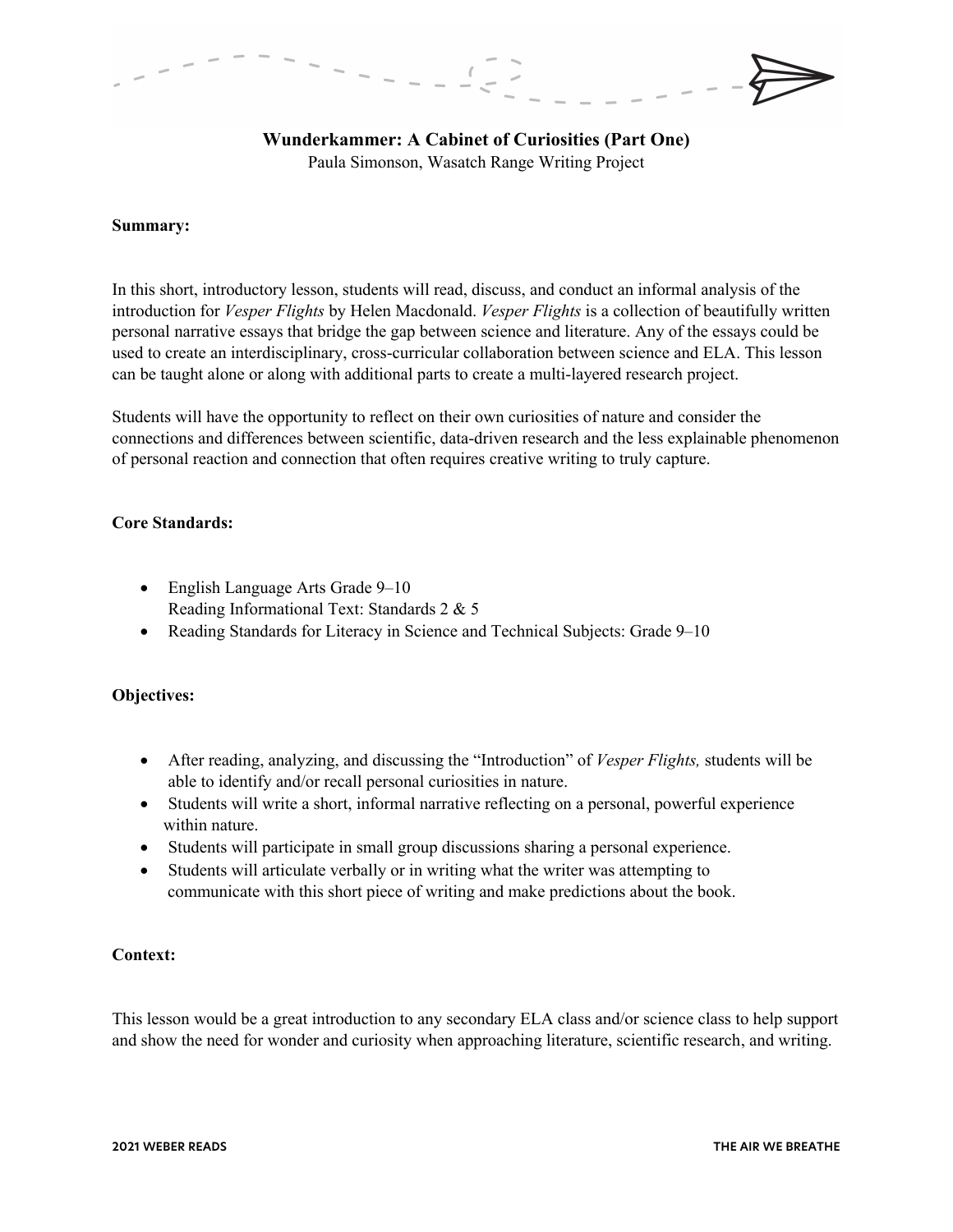## **Materials:**

- Individual copies of the "Introduction" from *Vesper Flights* by Helen Macdonald
- Highlighters and pencils/pens
- A digital copy of the introduction can be accessed here. https://www.wbur.org/hereandnow/2020/09/10/helen-macdonald-vesper-flights

## **Time Frame:**

This lesson can be taught in as few as one to two class periods or may be extended for deeper level activities and/or discussion.

## **Procedures:**

- 1. Begin by asking students to complete a quick-write on a small notecard retelling a memory from a time in nature. This could be an experience with an insect, animal, or any other natural setting. Ask that they include how this memory impacted them and how it changed the way they see the natural world.
- 2. Offer students the opportunity to share their memory in small groups or with the entire class.
- 3. Hand out copies of the "Introduction" along with highlighters or share the digital version.
- 4. Ask students to independently read and annotate the "Introduction." Annotations should include questions, personal connections, confusing vocabulary, and primarily, the author's specific ideas and claims.
- 5. Open up for a whole class discussion about the piece and answer any questions students may have. Then, read the piece again as a whole class and discuss what changed for them during the second reading.
- 6. Now bring the discussion in for a tighter view on what the author wants the reader to take away from the piece and challenge students to approach literature and science in the same way. This part can be completed through discussion or writing or a combination of the two.

## **Extensions:**

- Ask students to write a more formal personal essay to creatively capture a time in their life when an interaction with the natural world caused them to feel a strong personal reaction, wonder, or reflection about their own lives as humans.
- Have students select a topic of concern for the natural world such as extinction of a species, global warming, recycling, depletion of rainforests, or any other environmental issue that is highly publicized and conduct a formal research project.